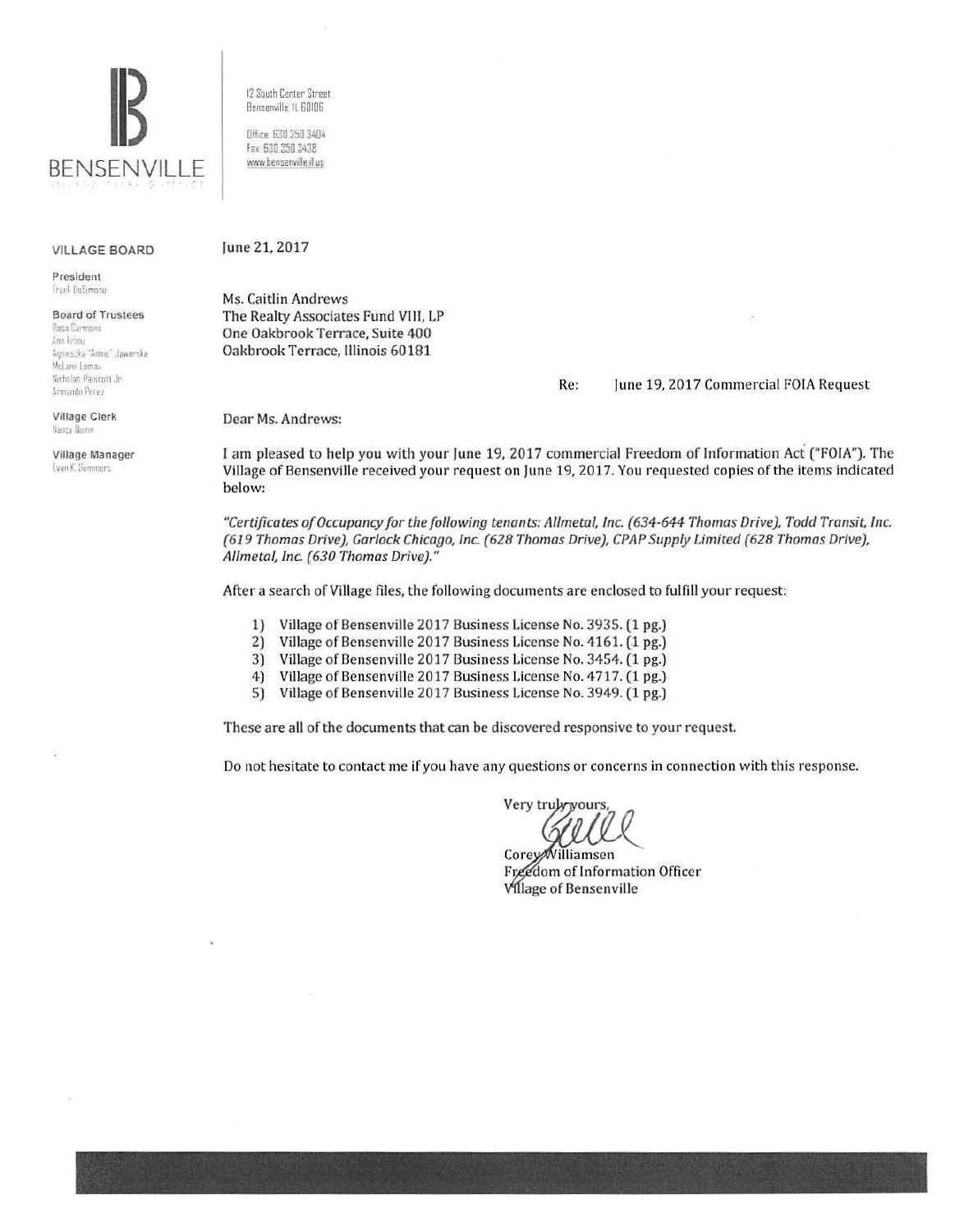

ALL METAL, INC. "We are here to help" 636 THOMAS DR - Questions? ---BENSENVILLE, IL 60106 Call us at 630.350.3413 DISPLAY IN A PROMINENT LICENSE NUMBER VILLAGE OF BENSENVILLE LOCATION 3935 BUSINESS LICENSE **ALL METAL, INC.** 636 THOMAS DR **BENSENVILLE** DEVELOPMENT Secon Robiger Village President Non-Transferable Director of Community and Economic Expiration date: 12/31/17 Development LICENSE NUMBER For your records VILLAGE OF BENSENVILLE 3935 BUSINESS LICENSE **ALL METAL, INC. 636 THOMAS DR** BENSEI COMMUNITY & ECONOMIC DEVELOPMENT

Village President

Non-Transferable Expiration date: 12/31117

Scott Retiger

Director of Community and Economic Development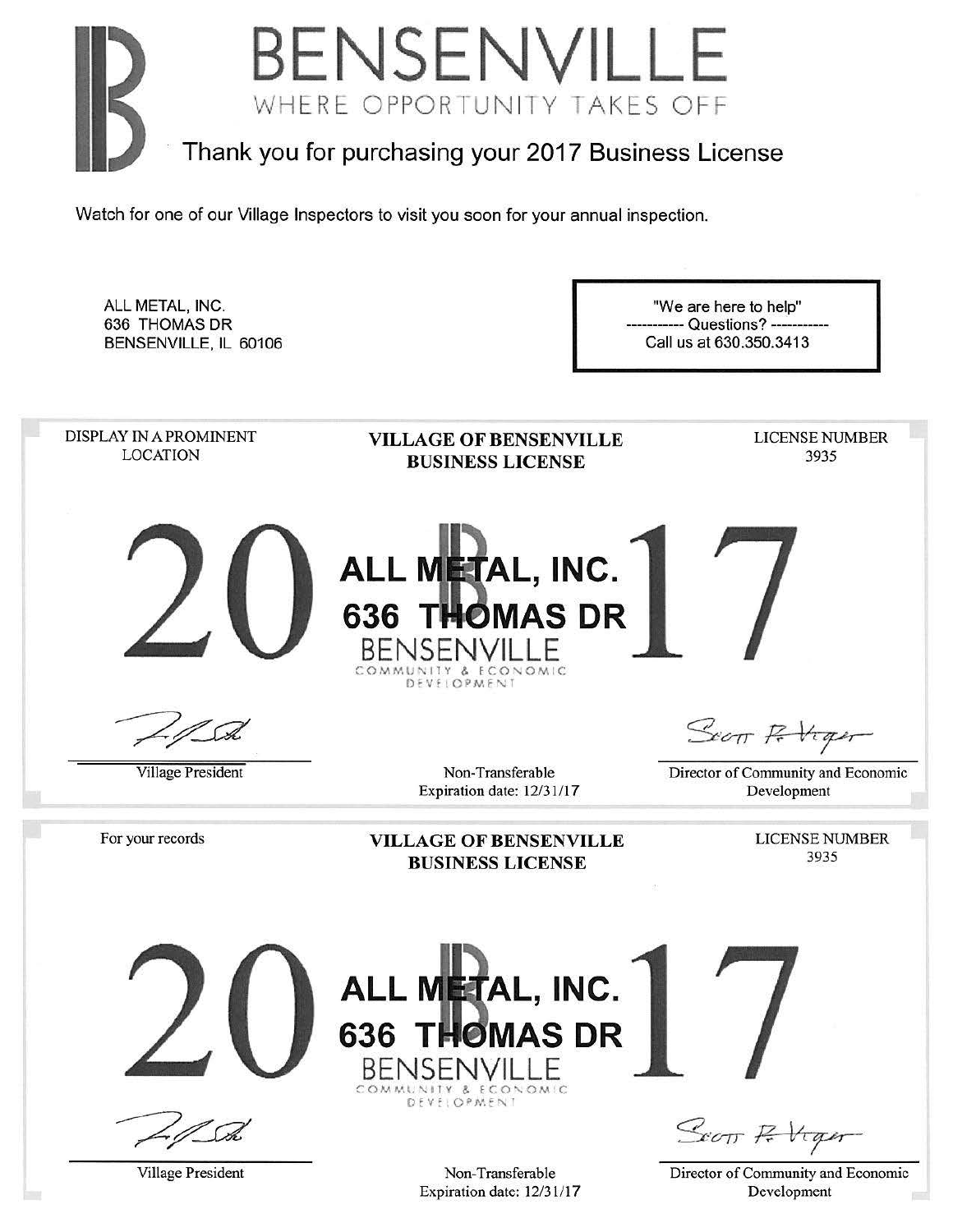

TODD TRANSIT 619 THOMAS DR BENSENVILLE, IL 60106

"We are here to help" --- Questions? --Call us at 630.350.3413

DISPLAY IN A PROMINENT LICENSE NUMBER VILLAGE OF BENSENVILLE LOCATION 4161 BUSINESS LICENSE **TODD TRANSIT 619 THOMAS DR** BENSENVILLE COMMUNITY & ECONOMIC<br>DEVELOPMENT Scott P. Viger Village President Non-Transferable Director of Community and Economic Expiration date: 12/31/17 Development LICENSE NUMBER For your records VILLAGE OF BENSENVILLE 4161 BUSINESS LICENSE **TODD TRANSIT 619 T MAS DR**  BENSENVIL COMMUNITY & ECONOMIC<br>DEVELOPMENT Scott P. Viger Village President Non-Transferable Director of Community and Economic Expiration date: 12/31/17 Development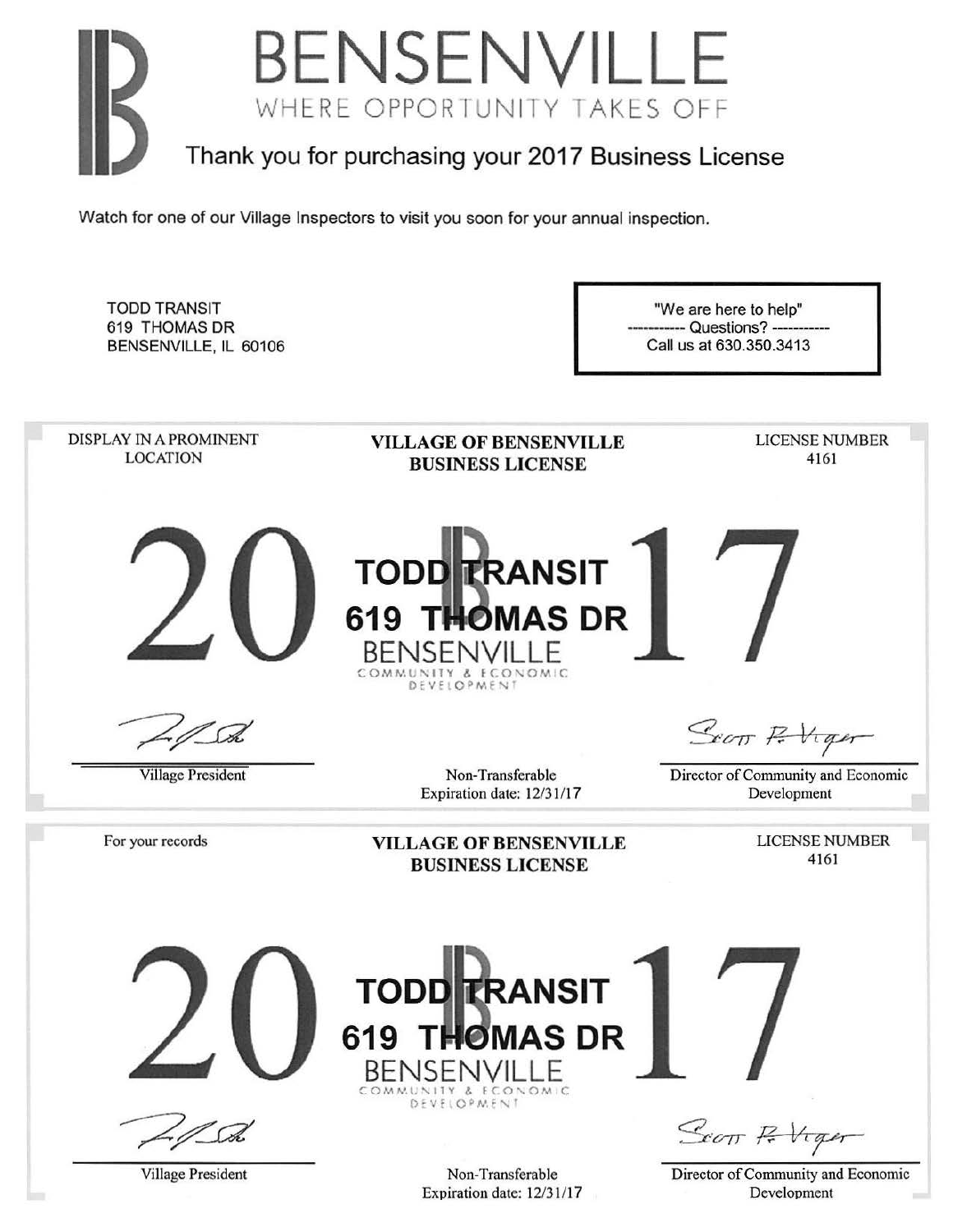

GARLOCK CHICAGO "We are here to help" 628 THOMAS DR - Questions? -BENSENVILLE, IL 60106 Call us at 630.350.3413 DISPLAY IN A PROMINENT LICENSE NUMBER VILLAGE OF BENSENVILLE LOCATION 3454 BUSINESS LICENSE **GARLOCK CHICAGO 628 THOMAS DR** BENSENVILLE MUNITY & ECONOMIC DEVELOPMENT Scott P. Viger Village President Non-Transferable Director of Community and Economic Expiration date: 12/31/17 Development For your records LICENSE NUMBER VILLAGE OF BENSENVILLE 3454 BUSINESS LICENSE **GARLOCK CHICAGO 628 T MAS DR**  BENSENVILLE DEVELOPMENT Scott R Viger

Village President

Non-Transferable Expiration date: 12/31/17 Director of Community and Economic Development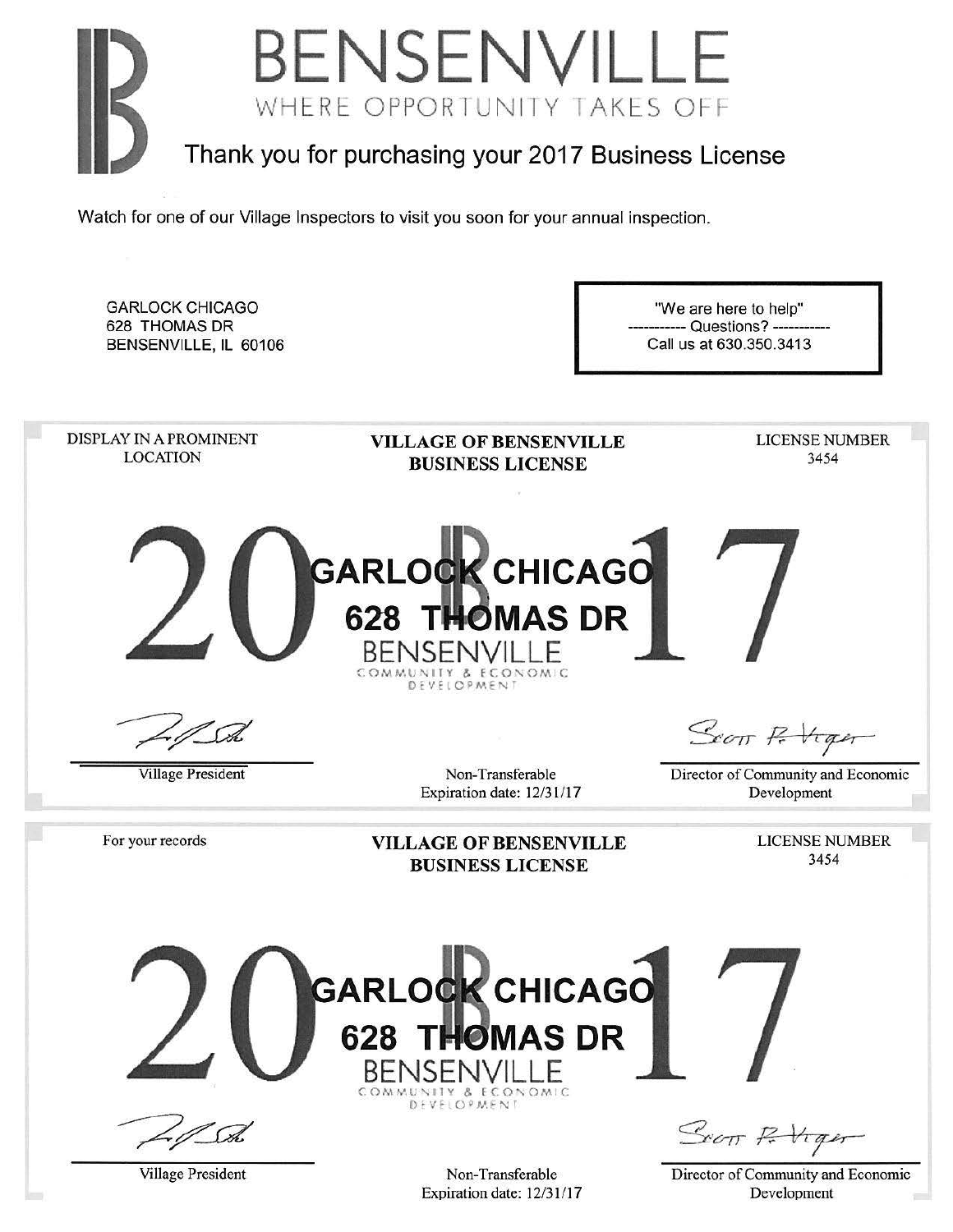

| HS WHOLESALE LIMITED<br>628 THOMAS DR<br>BENSENVILLE, IL 60106 |                                                                                               | "We are here to help"<br>------ Questions? -----------<br>Call us at 630.350.3413 |
|----------------------------------------------------------------|-----------------------------------------------------------------------------------------------|-----------------------------------------------------------------------------------|
| DISPLAY IN A PROMINENT<br><b>LOCATION</b>                      | <b>VILLAGE OF BENSENVILLE</b><br><b>BUSINESS LICENSE</b>                                      | <b>LICENSE NUMBER</b><br>4717                                                     |
| <b>HS</b>                                                      | <b>WHOLESALE LIMITED</b><br>628 THOMAS DR<br><b>BENSENVILL F</b><br>& ECONOMIC<br>DEVELOPMENT |                                                                                   |
|                                                                |                                                                                               | Scott P. Viger                                                                    |
| <b>Village President</b>                                       | Non-Transferable<br>Expiration date: 12/31/17                                                 | Director of Community and Economic<br>Development                                 |
| For your records                                               | <b>VILLAGE OF BENSENVILLE</b><br><b>BUSINESS LICENSE</b>                                      | <b>LICENSE NUMBER</b><br>4717                                                     |
| <b>HS</b>                                                      | <b>WHOLESALE LIMITED</b><br><b>628 THOMAS DR</b><br>BENSEI<br>& ECONOMIC<br>DEVELOPMENT       | Scott Ritiger                                                                     |
| Village President                                              | Non-Transferable<br>Expiration date: 12/31/17                                                 | Director of Community and Economic<br>Development                                 |